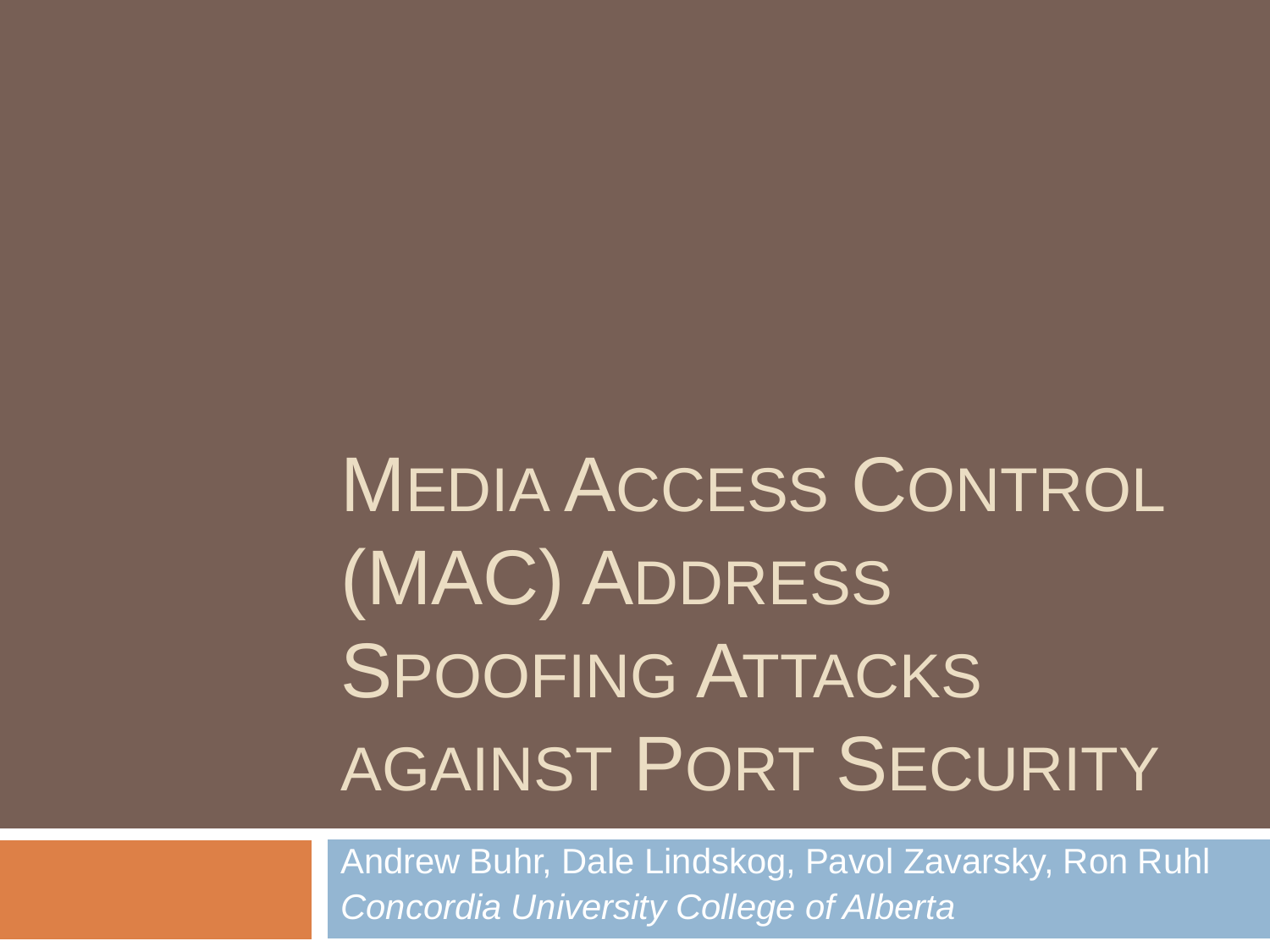# Findings

- □ Port Security is ineffective at preventing 3 different MAC Spoofing attacks in broadcast domains that span multiple switches.
- □ Port Security actually decrease the difficulty for 2 of these attacks.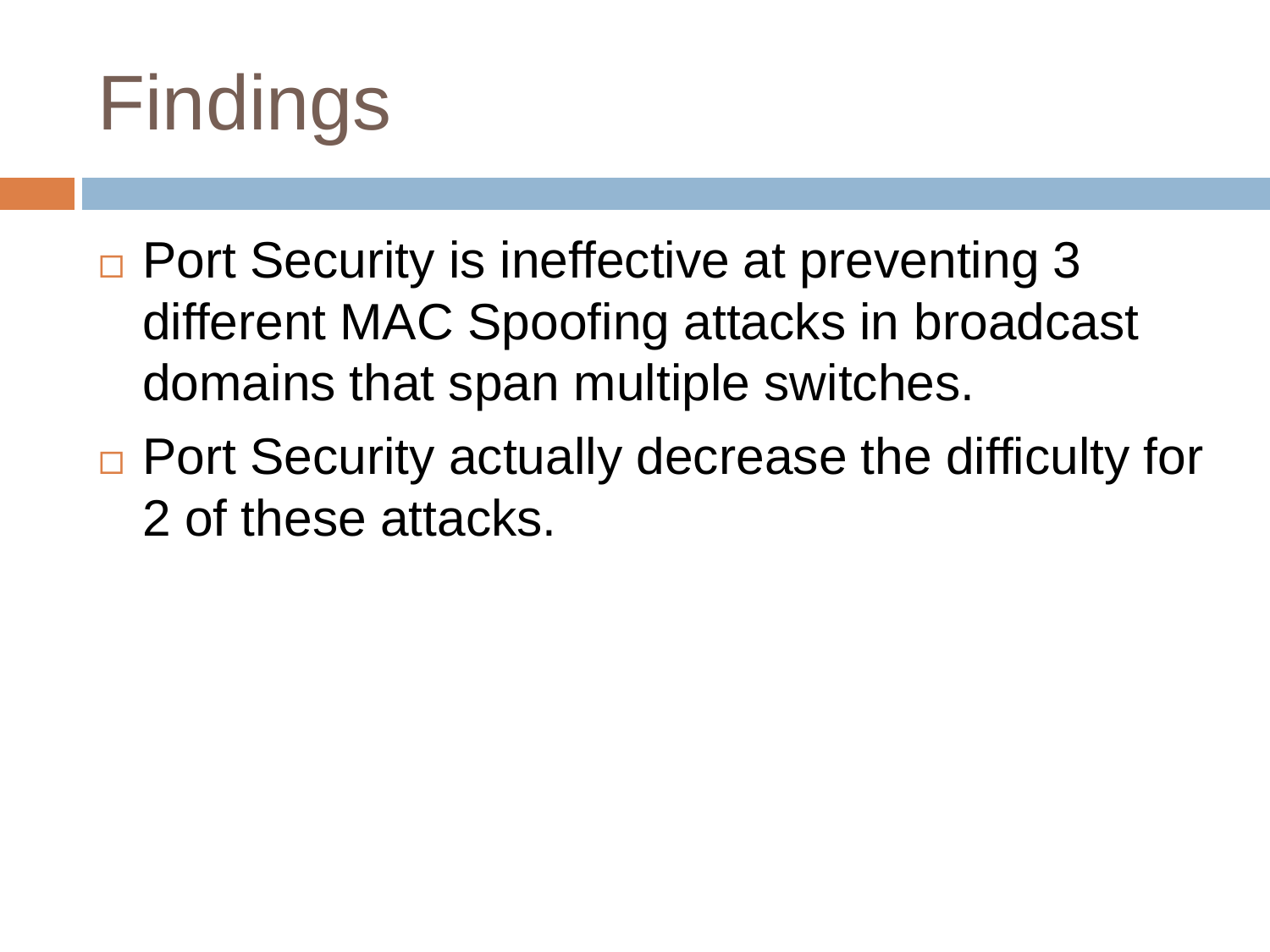## **Overview**

#### □ Background

- **<u>n</u>** Switch learning process
- **Port security**
- □ Describe 2 attacks
	- **D** Details, ease and limitations
- **□ Discuss 3 countermeasures** 
	- **The Trunk port security**
	- **Port security sticky**
	- **□ Segregation mitigation strategy (recommended)**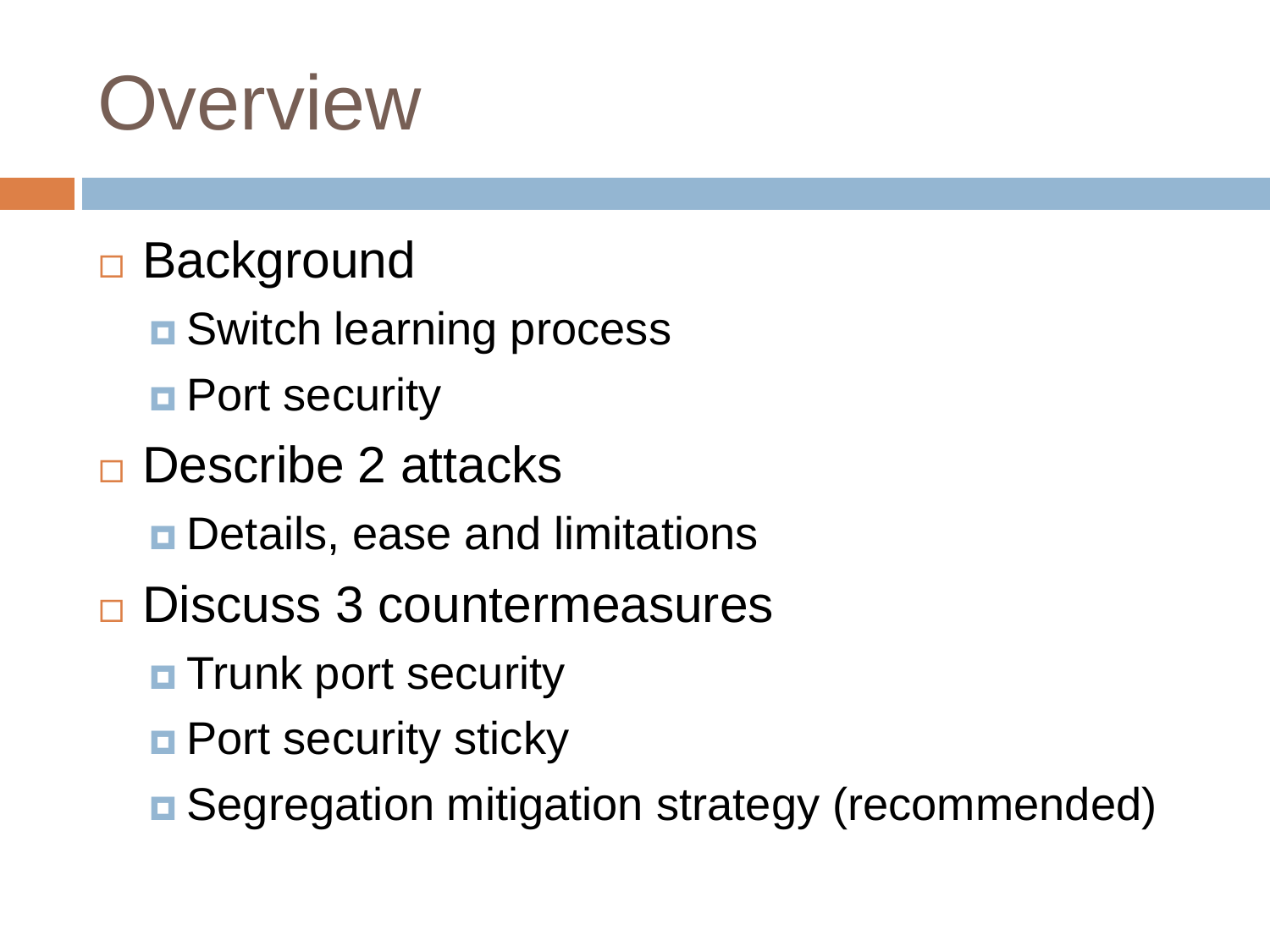# Not Covered in Presentation

- $\Box$  Third attack in a more sophisticated topology (Full MITM with three edge switches)
- Attack limitation details
	- **Reconnaissance**
	- **<u>n</u>** Improving attack success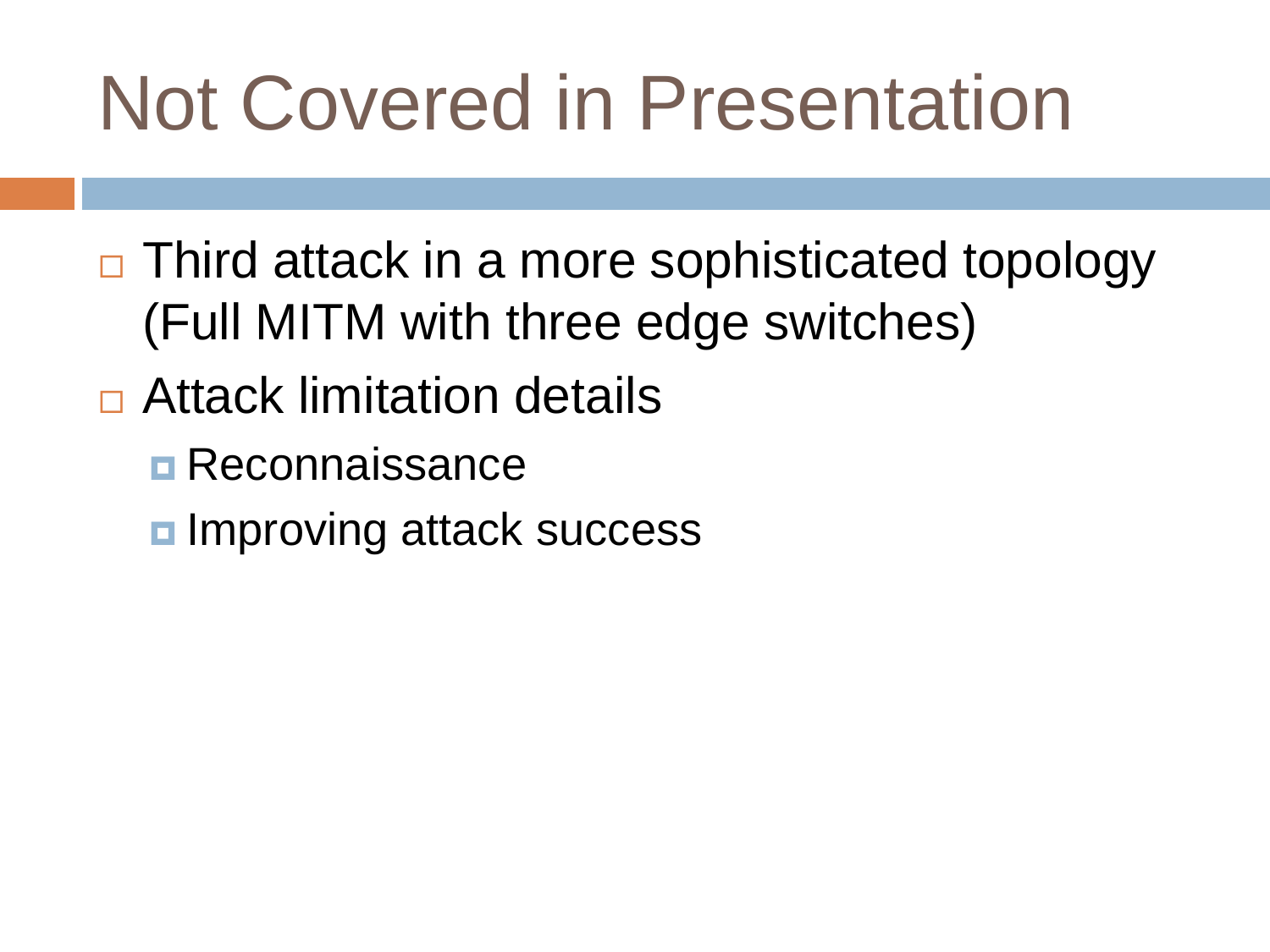# What is Cisco Port Security?

- $\Box$  Restrictive control applied to edge ports
- □ CAM overflow attacks -> MAC address spoofing
- □ Source MAC address compared to other learnt addresses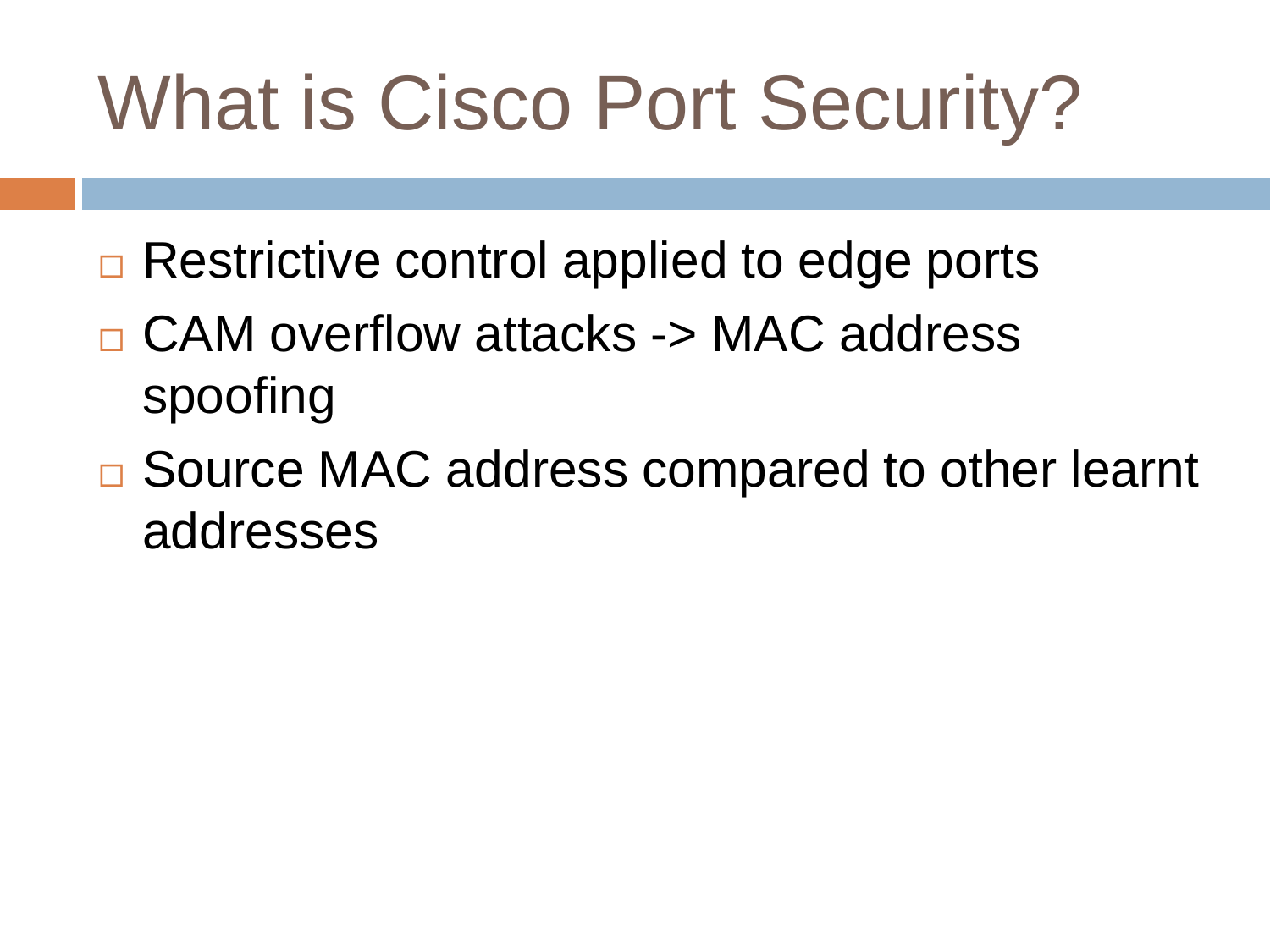### Non-secure Switch Learning Process

- □ Source MAC learning
- $\Box$  1:N(int-MAC)
- □ Aging

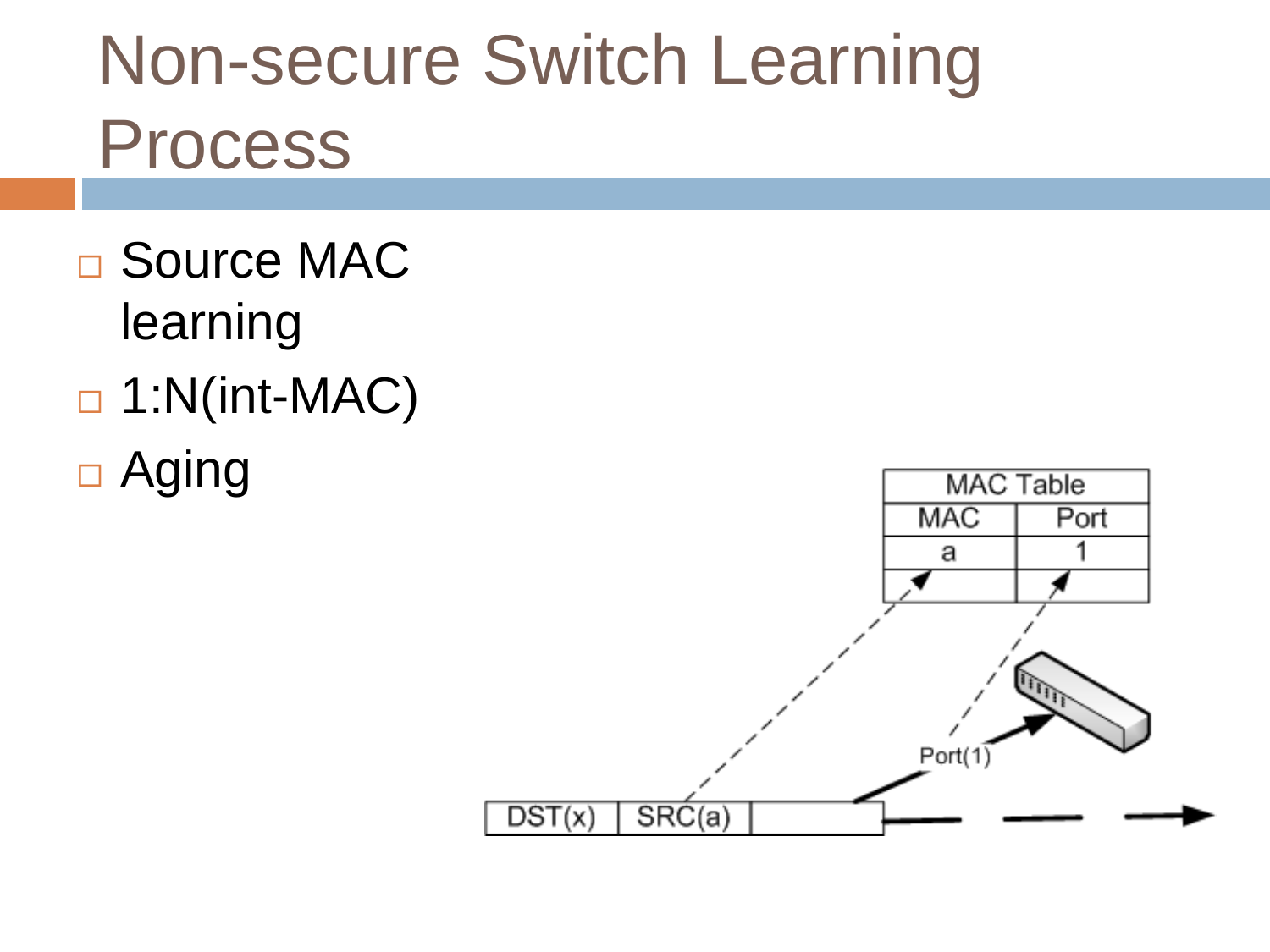### Secure Switch Learning Process

- □ Secure source MAC learning
- □ Non-aging
- **Precedence**

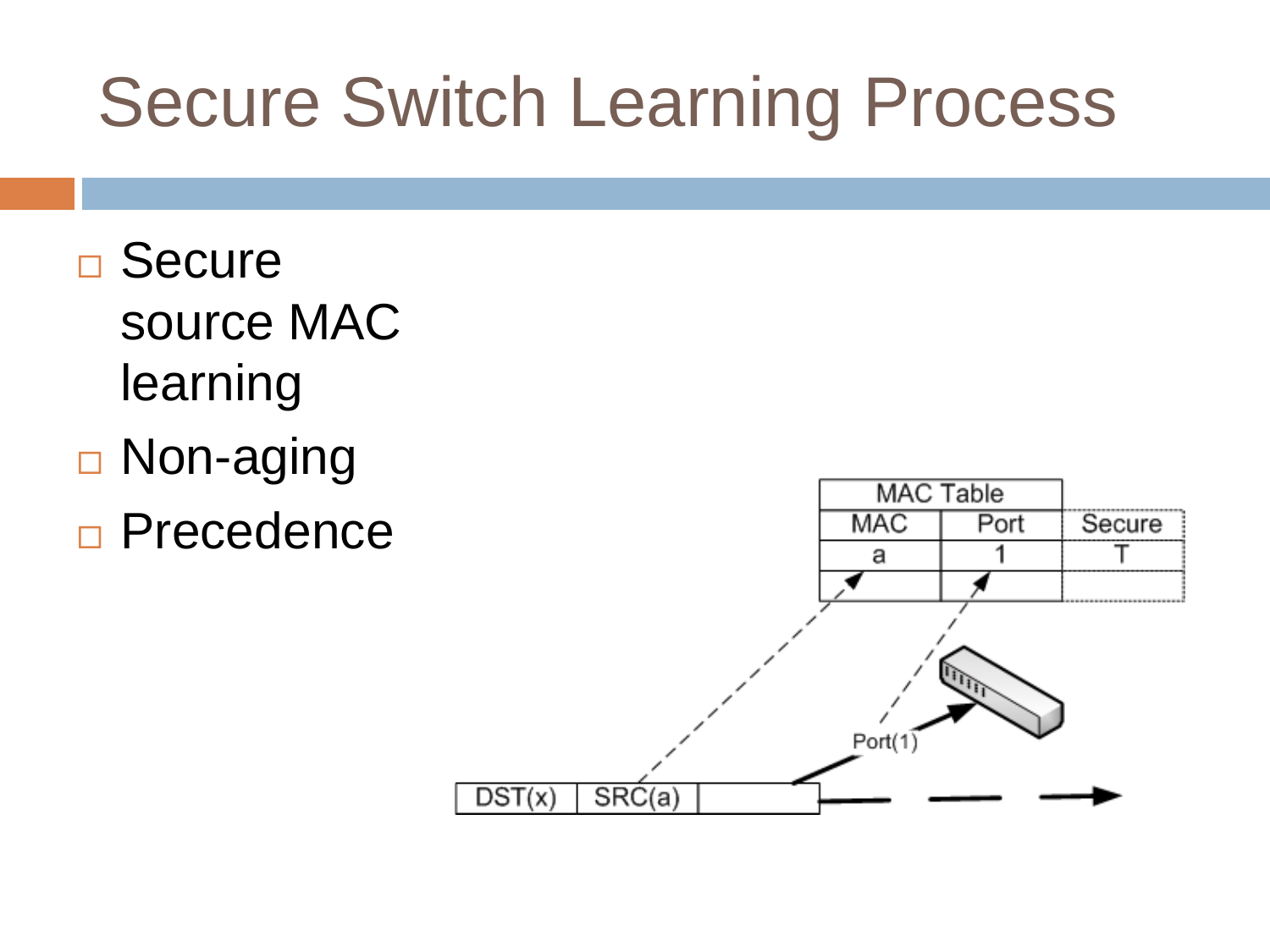## Interswitch Connections

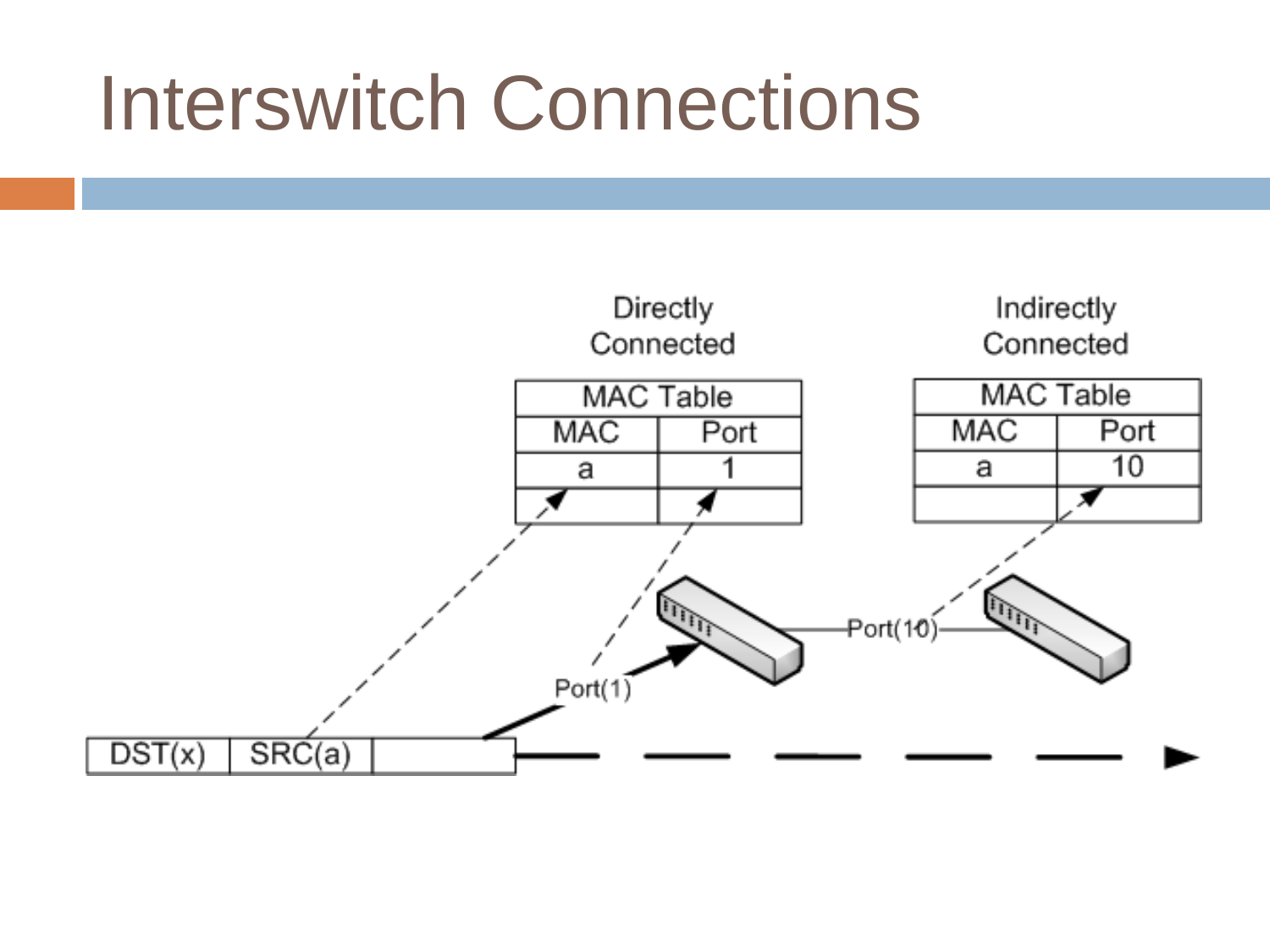# MAC Spoofing

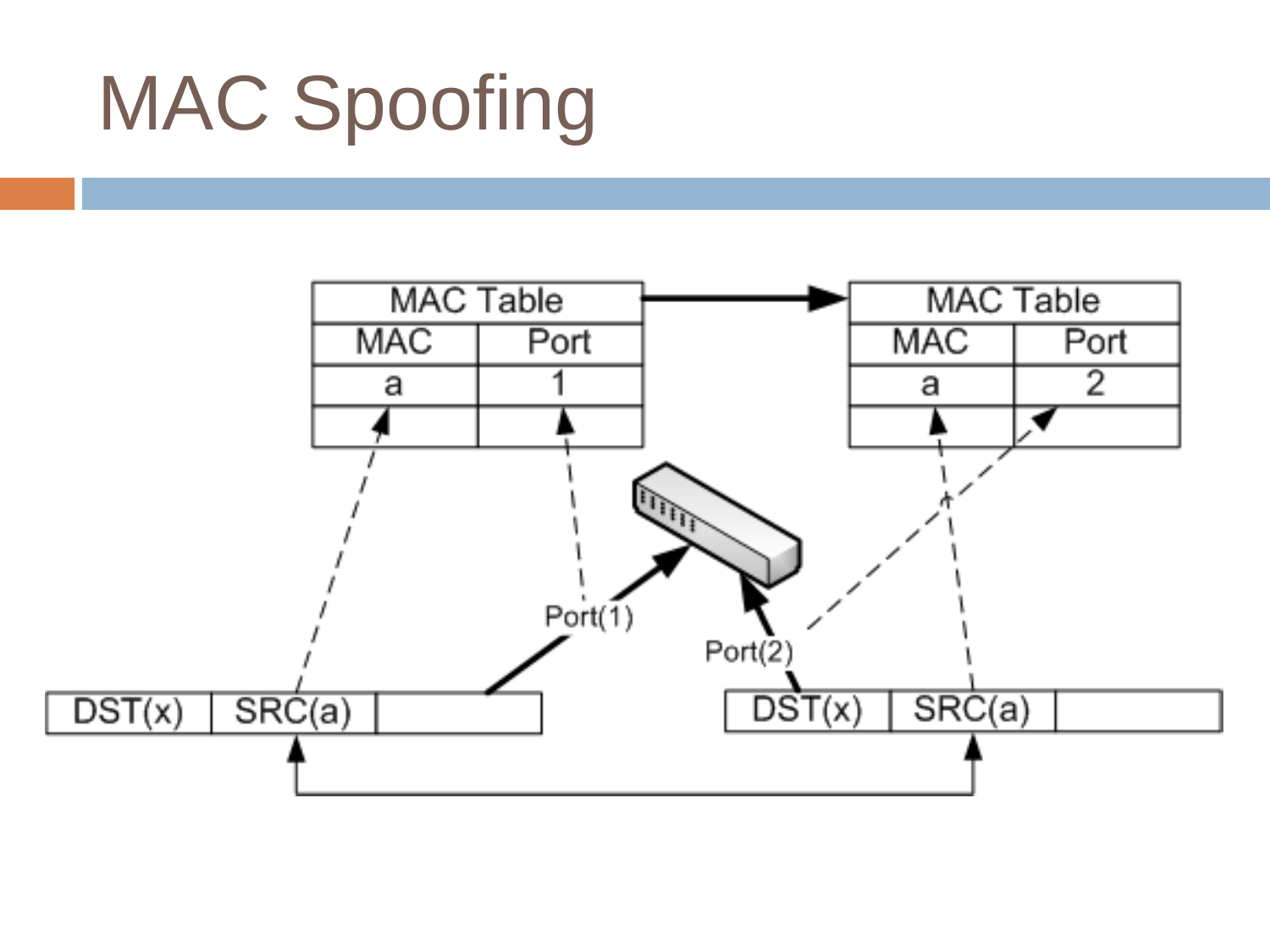## Port Security - Violation Condition (1)

- **<u>n</u>** "The *maximum* number of secure MAC addresses have been added to the address table, and a station whose MAC address is not in the address table attempts to access the [secure] interface" - Cisco
- **□ Mitigates CAM overflow attacks**
- □ Caveats (in regards to MAC spoofing)
	- **□ Legitimate MAC** no mechanism
	- $\blacksquare$  Immediate registration no mechanism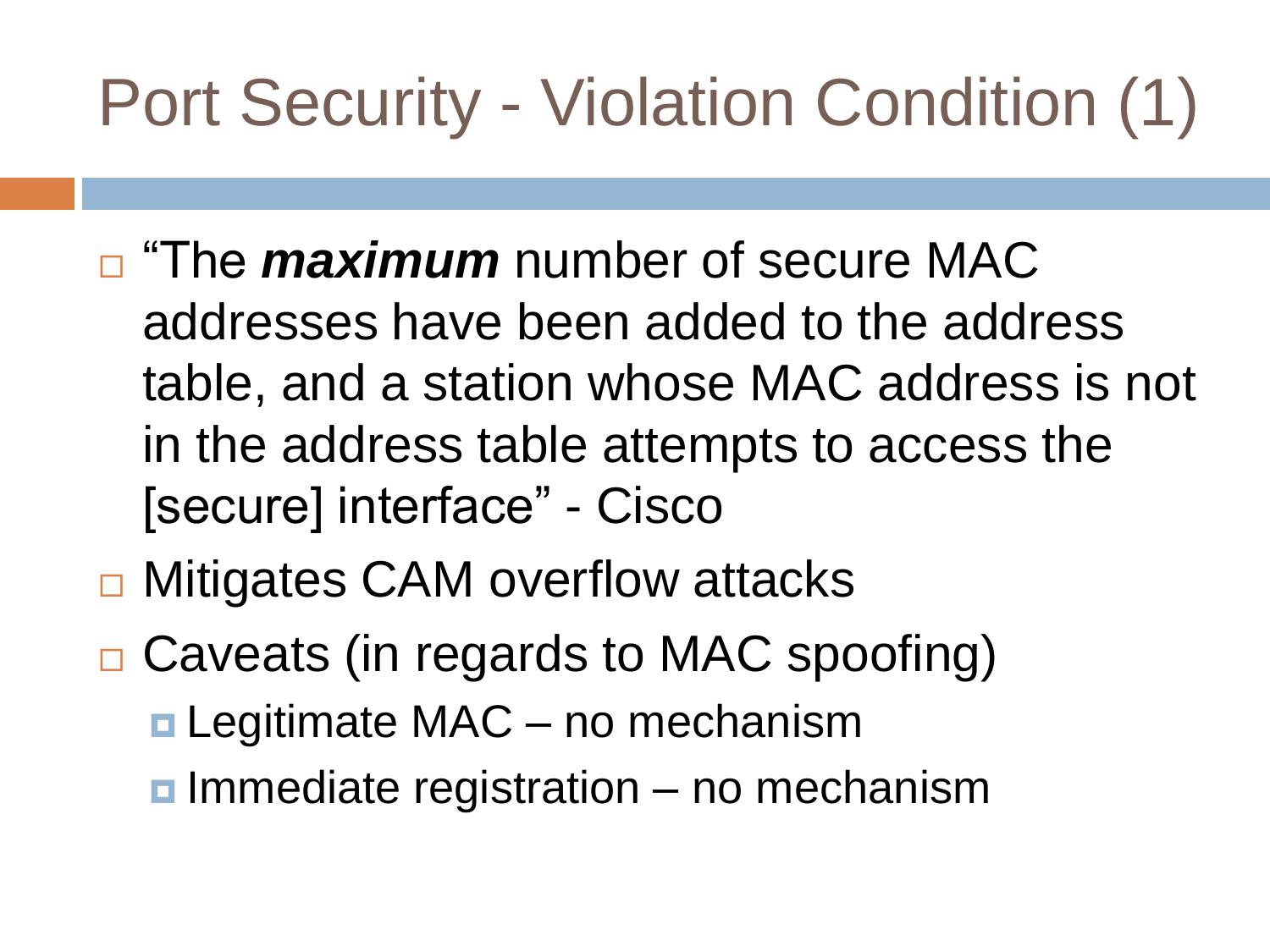## Port Security - Violation Condition (2)

- □ "An address learned or configured on one secure interface is seen on another secure interface in the same VLAN" - Cisco
- **□ Mitigates MAC Spoofing**
- Applies only when *both* interfaces are secure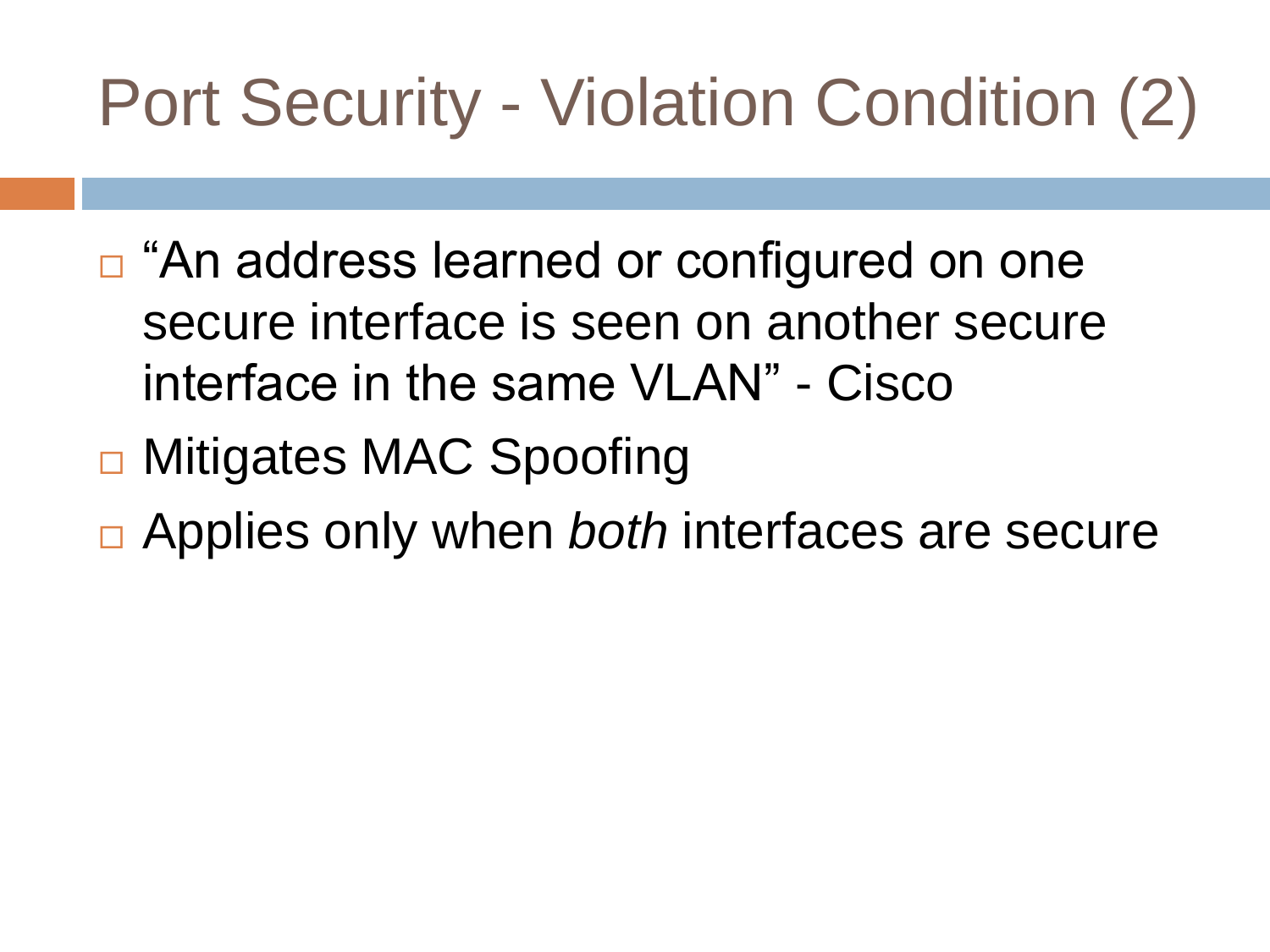# Port Security Best Practices

#### **Enterprise Environment**

□ For a "dynamic environment, such as an access edge, where a port may have port security enabled with the maximum number [secure] MAC addresses set to one, enable only one [secure] MAC address to be dynamically learnt ay any one time" – Cisco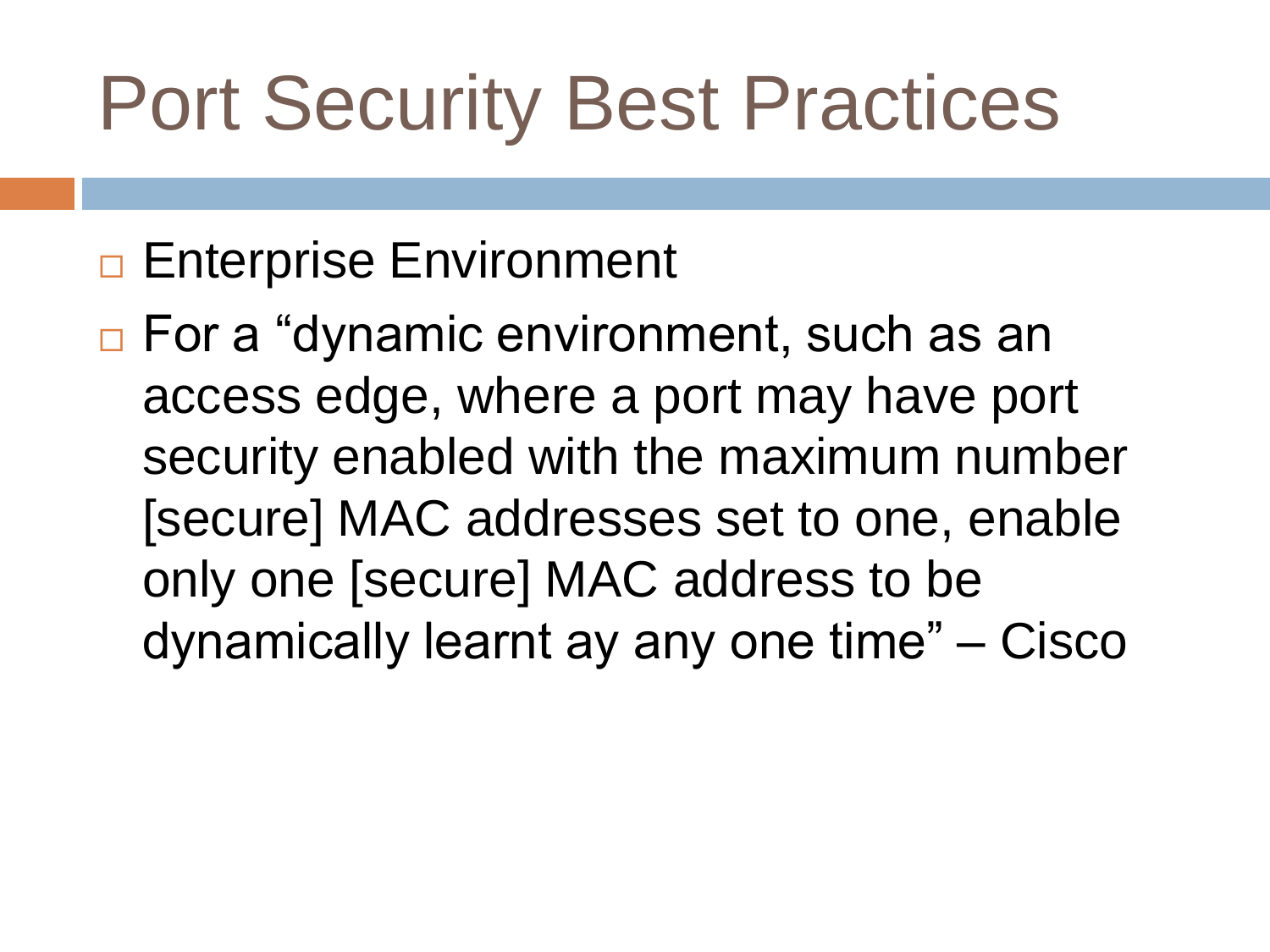## **Assumptions**

(1) Attacker hasn't registered MAC;

- **Or can unplug cable (clear secure MAC entry)**
- **□** Sticky more later

(2) No port security on interconnecting interfaces

**□** Against best practices

**<u>n</u>** More later

□ We assume full network knowledge

**E** Covered in limitations section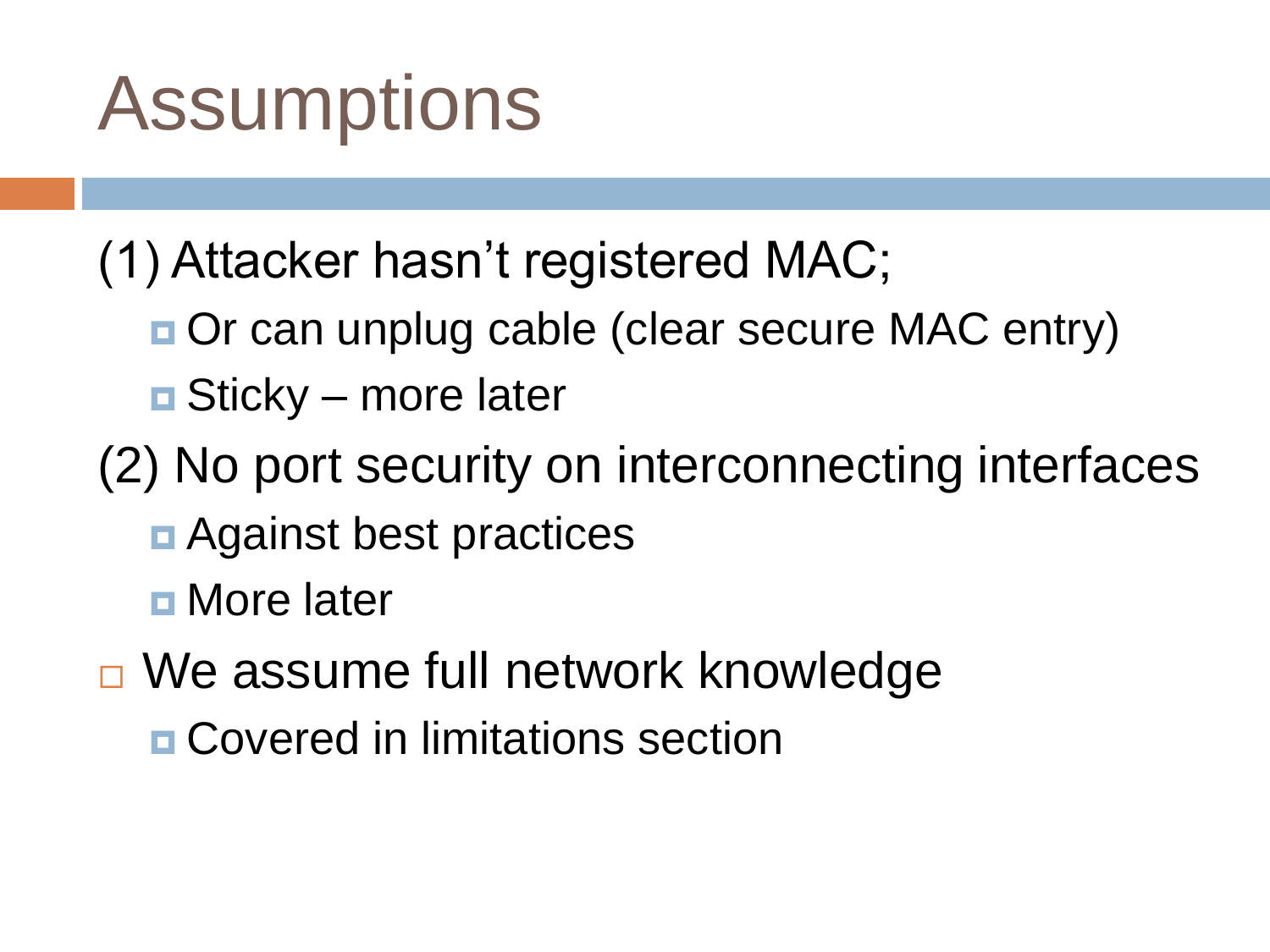## Attack #1 – Impersonation (initial)

- □ Port Security enabled on edge ports
- *A* listens for an ARP-Request *V1* -> **V2**
- *V2* replies to *V1*
- *E1* MAC Address Table (initial):

| VLAN   MAC Addr   Type |                | <b>Ports</b> | <b>Secure</b>  |
|------------------------|----------------|--------------|----------------|
| V1                     | <b>DYNAMIC</b> | Fa0/1        | Yes            |
| V2                     | <b>DYNAMIC</b> | Gi0/1        | N <sub>0</sub> |

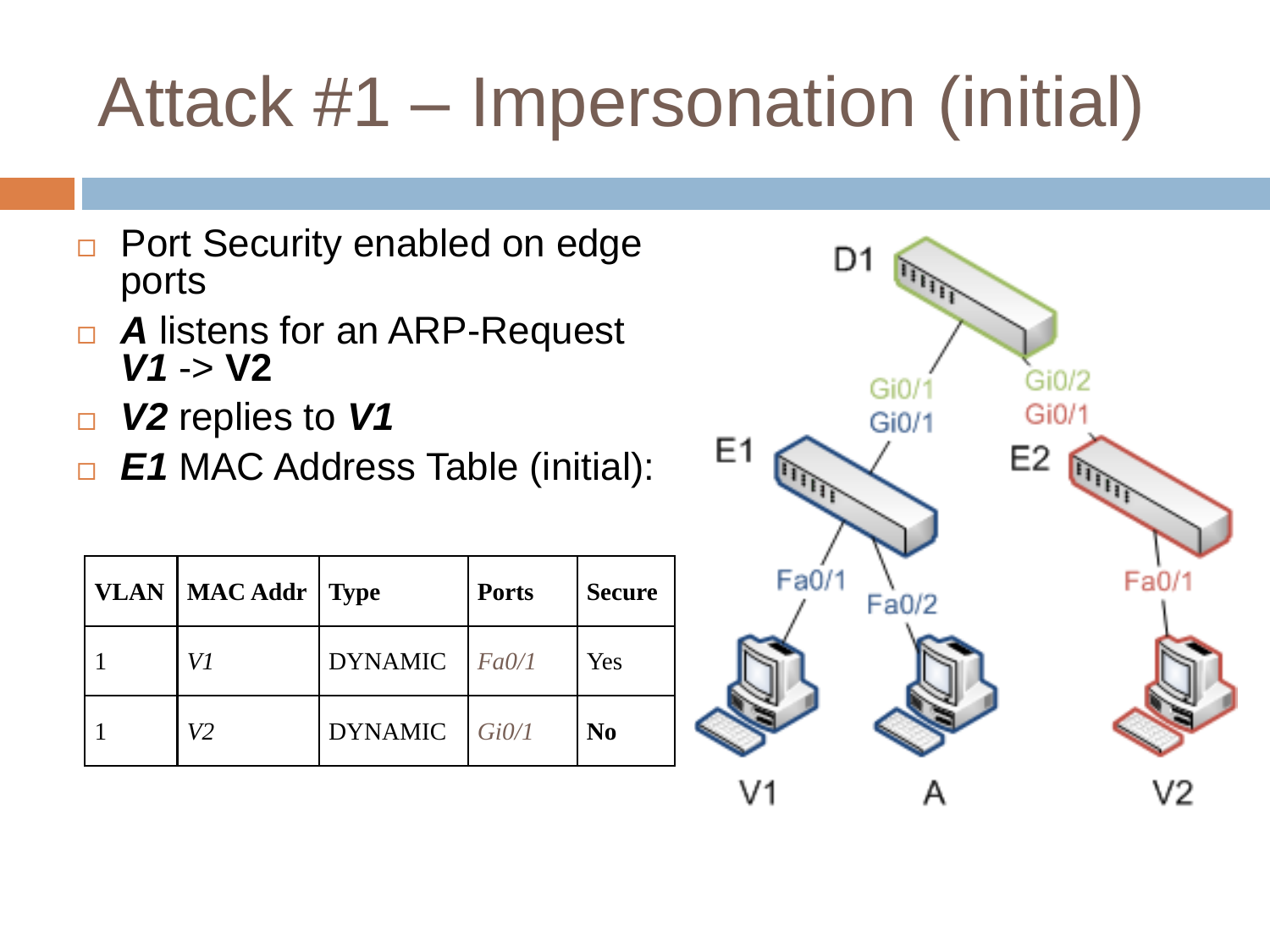# Attack #1 (resulting)

- *A* replays *V2* exect ARP-Reply to update MAC address table
- □ No violation is thrown because initial *V2* entry was non-secure and secure entries take precedence
- *E1* MAC Address Table (resulting):

| <b>VLAN</b> | $\vert$ MAC Addr | $\vert$ Type   | <b>Ports</b> | <b>Secure</b> |
|-------------|------------------|----------------|--------------|---------------|
|             | V1               | <b>DYNAMIC</b> | Fa0/1        | Yes           |
|             | V2               | <b>DYNAMIC</b> | FA0/2        | <b>Yes</b>    |

- All frames *V1* -> *A*
- *A* cannot -> *V2*

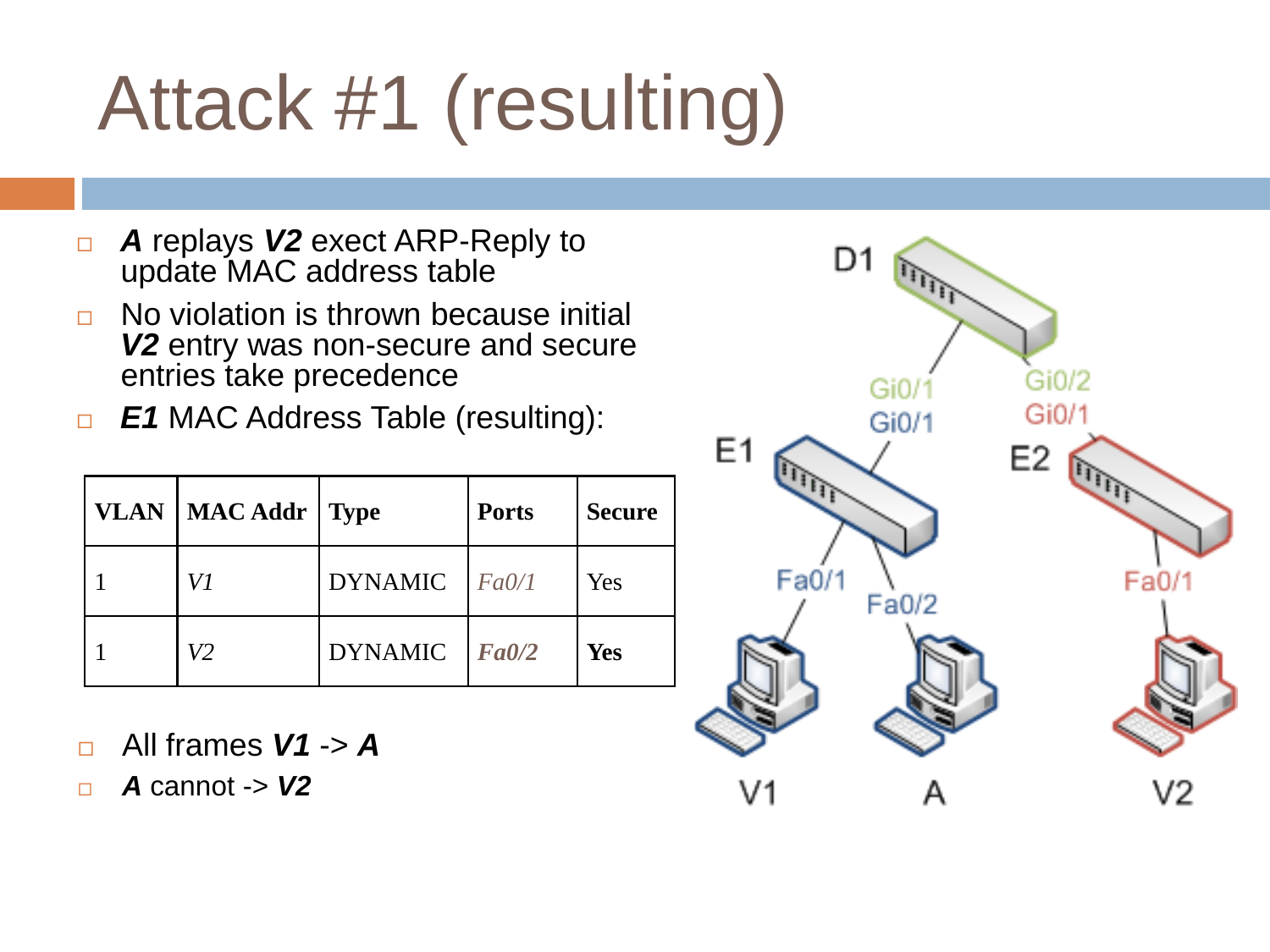## Attack #1 (ease – no port security)

- Race condition introduced:
- □ If **A** replays **V2** ARP-Reply, then *E1* MAC Address Table will show *V2* on Fa0/2
- □ But If **V2** tries to communicate with any node on *E1*, then *V2* will switch back to Gi0/1 on *E1*
- □ MAC table updates on last observed basis
- $\Box$  Port security locks in the **MAC**

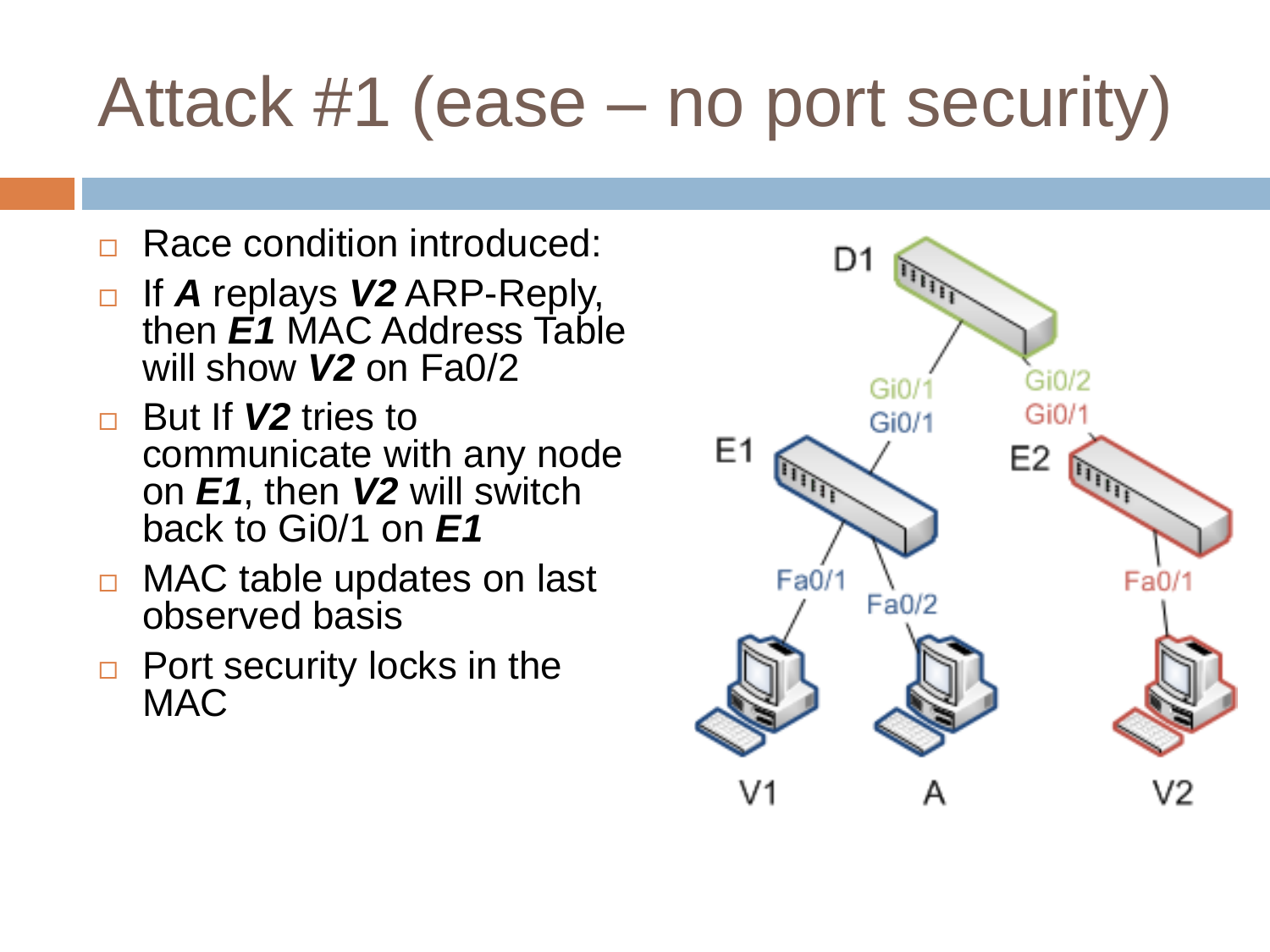# Attack #1 (limitations)

- *A* cannot impersonate directly connected node violation
- *A* cannot impersonate 2 indirectly connected nodes
- $\Box$  Can impersonate  $\frac{1}{2}$  network nodes and ¼ of total communication streams

|    | V1 | V2             | <b>Result</b>                        |
|----|----|----------------|--------------------------------------|
| E1 | E1 | E1             | Port security violation              |
| E1 | E1 | E2             | Impersonate V2 (V1 perspective)      |
| E1 | E2 | E1             | Impersonate $VI$ ( $V2$ perspective) |
|    | E2 | E <sub>2</sub> | No port security violation           |

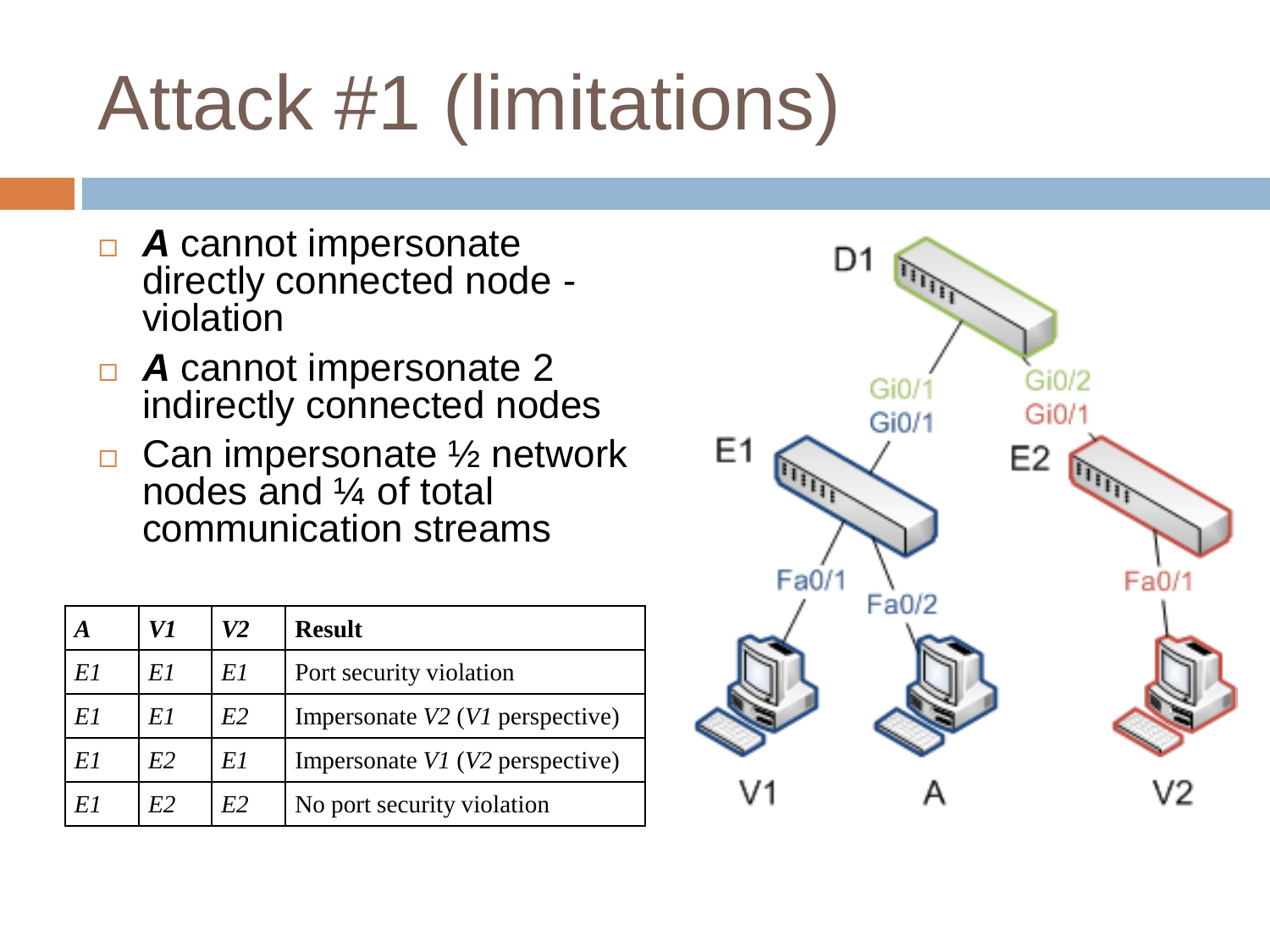# Attack #2 – Full MITM

- □ Additional switch access
- *A* replays ARP-Reply out Fa0/2 on *E1* to poison *E1* (same as Attack #1)
- *A* then replays ARP-Request out Fa0/2 on *E2* to poison *E2*
- **□ Removes limitation of** spoofing directly connected nodes (attack victims doubled)

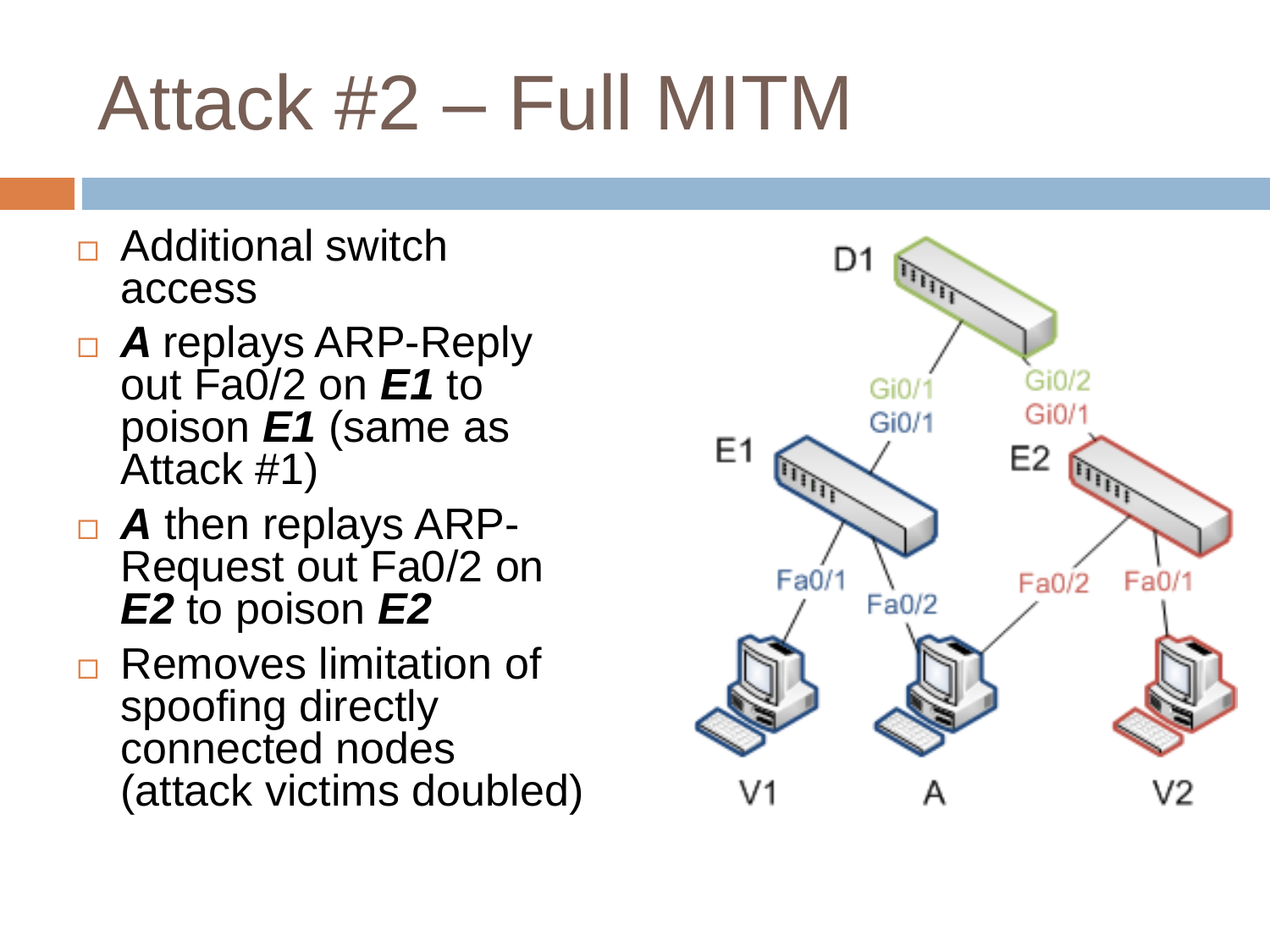# Attack #2 (cont.)

- □ May be detected because ARP-Reply is unsolicited (could be blocked)
- □ Attack is more difficult without port security because race conditions exit on both sides
- $\Box$  % of communication streams (no direct to direct)

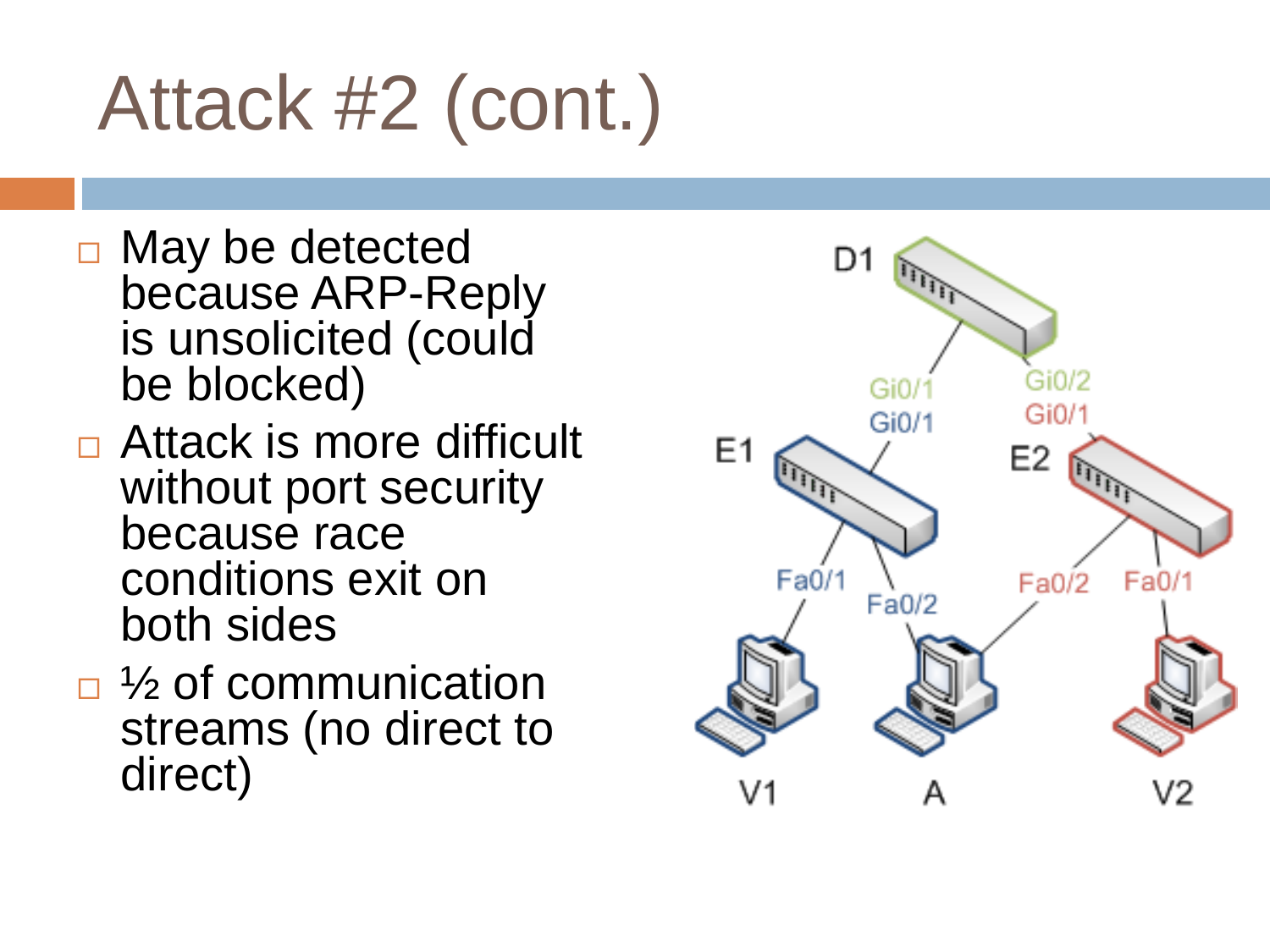### Defences and Countermeasures (1)

- (1) Interconnecting Switch Port Security
- □ Would span secure entries across broadcast domain
- $\Box$  Etherchannel is not supported
- **□ STP is not interoperable** 
	- $\blacksquare$  Topology change different ports
- **□ Node relocation problems** 
	- **No deregistration mechanism (distribution lock)**
- $\Box$  Increased risk to infrastructure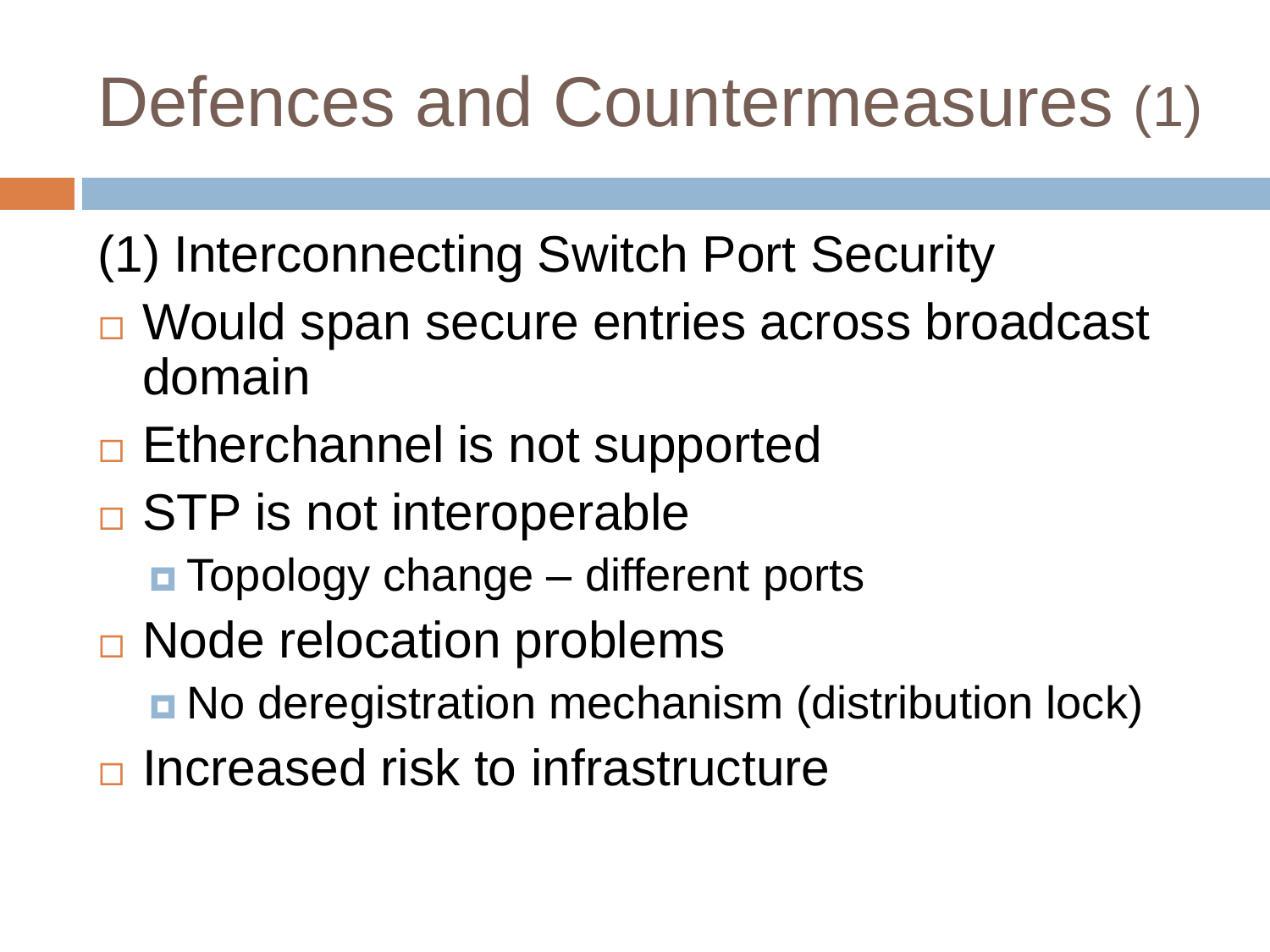#### Defences and Countermeasures (2)

- (2) Port Security Sticky
- □ More difficult to spoof if address already registered
- **□ Node relocation problems** 
	- **Deliver to wrong port**
	- Manual change process control
- □ Undermines dynamic benefit of switch learning process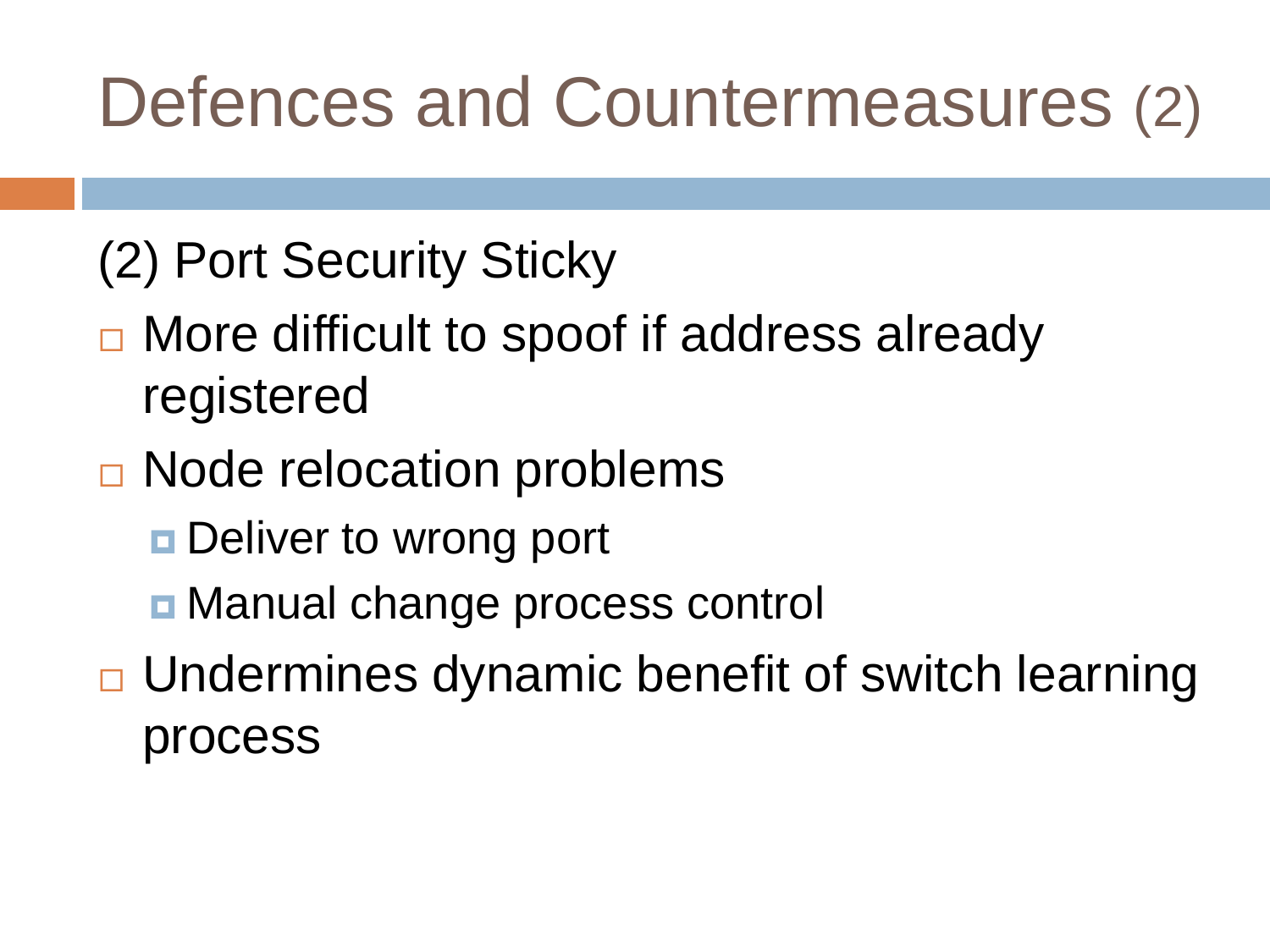#### Defences and Countermeasures (3)

- □ (3) Segregate broadcast domains based on trust and role
	- Ideal to de-span all broadcast domains
		- **Prevents attacks**
	- **But logical grouping is sometimes required** 
		- **Flexibility**
		- Cost
		- Performance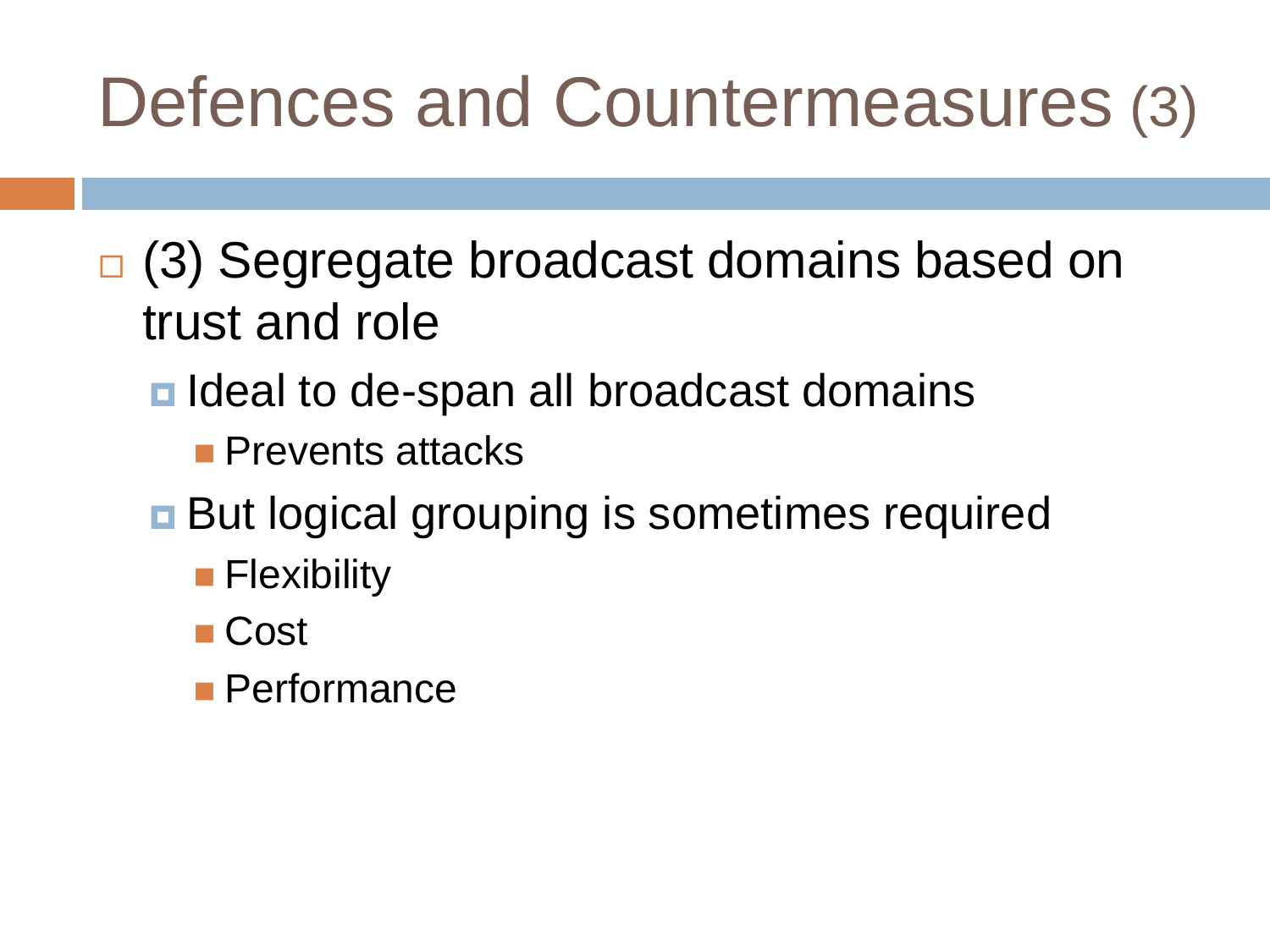#### Defences and Countermeasures (3)

**□ Segregate trusted from untrusted** ■ Then they can't attack each other